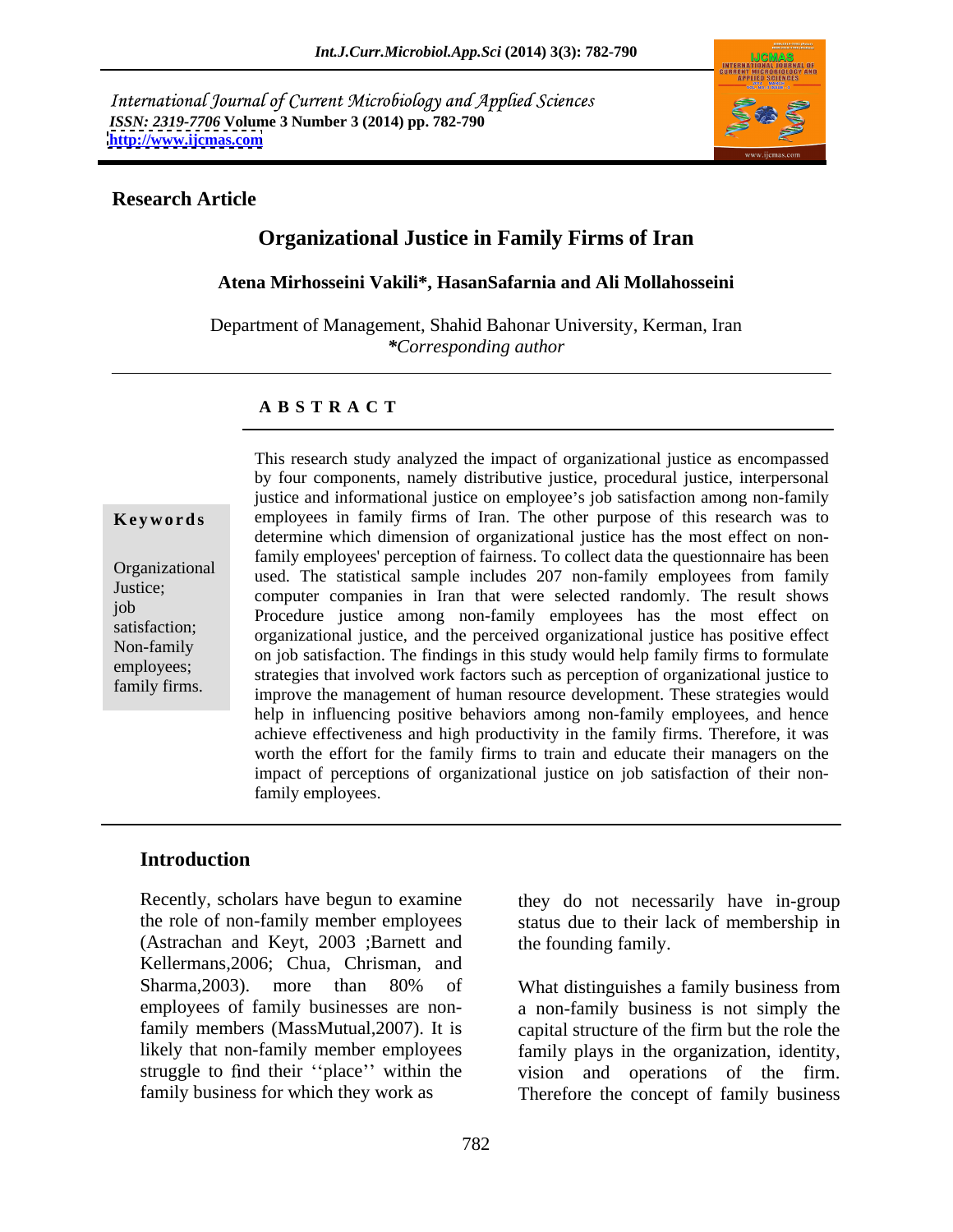can broadly be defined as a business or a small number of families who intend rules, process, communication and

According to Tang et al.  $(1996)$ , it was also important for organizations to ensure have long recognized the importance of that they communicated the relevant the ideals of justice as a basic requirement information to employees. The for the effective functioning of improvement in the perceptions of organizations and the personal satisfaction informational justice as well as procedural of the individuals they employ". He also justice is through information declared the justice as "first virtue of communicated by higher levels of social institutions". Organizational justice management and by organizational mainly concentrates on the workplace's policies and practices. Another aspect was fairness which influences numerous two-way communication to identify the organizational and individual workneeds, desires, and expectations of related factors like turnover intentions, employees, that helped them to achieve absenteeism, job satisfaction, their goals and objectives, to recognize organizational commitment, role breadth, their achievements and their job performance, leader-member accomplishments, provide feedback, and allows for an employee's input. As such, satisfaction (e.g., Lambert, Hogan, performance appraisal criteria and possible rewards should be expressed to their 2003; Bakhshiand Kumar, 2009; Hubbel employees clearly to enhance their and Chory-Assad, 2005; Judge and understanding of the process and Colquitt, 2004; Wat and Shaffer, 2005; improving their performance and trust in managers. Meyer and Smith (2000) considered the justice climate of the procedural, interpersonal and the In existing literature, organizational justice informational, and suggested that the provision of training of managers to named "distributive", "procedural", ensure that all of their employees "interactional" and "informational" justice perceived fair treatment. Facilitating infamily firms of Iran. meetings where subordinates were able to express their opinions, and that needed **Literature Review** information was well communicated, that explanatory role-playing was performed, Justice as a basic requirement for the and that interpersonal sensitivity was effective functioning of organizations and observed when providing performance appraisal feedback to subordinates. As they employ has long been recognized well as establishing policies, that increased (e.g., Greenberg, 1990). Employees the likelihood of procedural and perceptions of how similar they see informational justice and rule satisfaction. themselves to other employees depend on

governed by a dominant coalition the relationship of organizational justice controlled by members of the same family can be defined as awards and punishments, to shape and pursue the overall vision of interaction was applied equally or not the business held (Chua et al., 1999). (Polat, 2007).Greenberg (1990) reviewed Several researches were carried out among rules, process,communication and the literature pertaining to organizational justice and noted that "social scientists" for the effective functioning of fairness which influences numerous organizational and individual workabsenteeism, job satisfaction, job performance, leader-member exchange, trust, leadership satisfaction .(e.g., Lambert, Hogan, andGriffin, 2007; Vermunt and Steensma, Byrne, 2005; Greenberg, 2004; Colquitt et al., 2001; Boer et al., 2002).

> characterized into four broad categories named "distributive", "procedural", in family firms of Iran.

# **Literature Review**

the personal satisfaction of the individuals (e.g., Greenberg, 1990). Employees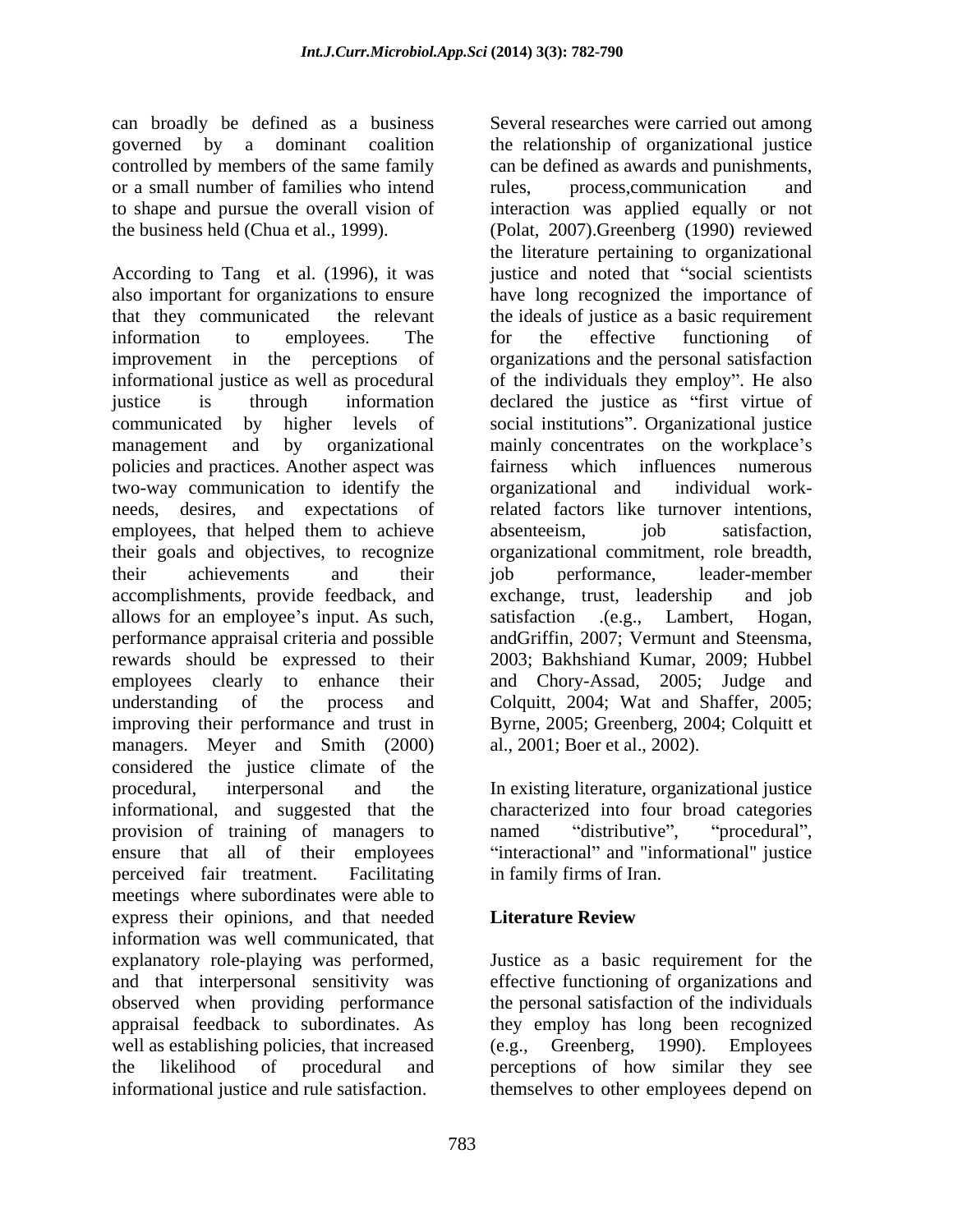will contribute to how connected weakened through altruism or general individuals feel with the family businesses favoritism of family members they work for (Atalay and Ozler, 2013). (Lubatkinetal., 2007; Schulzeetal., 2001)

literature was distributive justice which is fairness of outcomes an employee receives such as pay and promotions". This type of family members (Gersicketal., 1997), employees about the outcomes (for example promotion, pay) offeredby the p.965). organization against their effort by which criteria.(Cropanzano and Greenberg, 1997; Hubbel and Chory-Assad, 2005; Blakely et al., 2005; Colquitt et al., 2006; Alder and Ambrose, 2005). In family firms, non-<br>outcome. (Elovainio et al., 2004;

2003;Schulze et al.,2001). As a activity of decision-making is strategic. consequence, parental altruism can bias the family's perception about the performance of family members, and Interactional justice was first coined by business families are incentivized to offer Bies and Moag (1986) and more recently perquisites, promotional opportunities and salaries to family employees regardless of important types of interpersonal treatment their individual contribution to the firm (Atalayand Ozler, 2013). Informational (Lubatkinetal., 2007). An example is justice is related to how decision-makers appointing a family member to a specific openly, honestly, and thoroughly explain position eventhough a non-family the rationale for their employee would be better qualified

their beliefs whether they are treated (Gersick et al,1997).When the norm of fairly. Perceptions of organizational justice merit (cp.Lansberg,1983) is replaced or The first notion came out from the distributive injustice by non-family defined as by Moorman (1991) as "the employees might expect or even accept a justice based on equity theory which perception so fin justice may arise as soon emphasized on the judgments made by the as the "non-family employees' zone of in weakened through altruism or general favoritism of family members (Lubatkinetal.,2007; Schulzeetal.,2001) this is likely to lead to perceptions of distributive injustice by non-family Even though non-family certain extent of preferential treatment of family members (Gersicketal.,1997), difference" is left (Lubatkinetal., 2007, p.965).

they work or in accordance with given Procuderal justice is the employees family employees thus compare their own Greenberg, 2004; Aryee et al. 2002; input/output ratio to that of other Byrne, 2005). Colquitt et al. (2001) individuals within their reference frame, claimed that distributive and procedural for example with family members that are justice is distinct constructs in nature. It also working in the company. (Sieger et refers to the fairness in the process of al). decision making about resource allocation. Family firms, however, maybe prone to considering the family firms that the violating that allocation norm. For special different factors of family business instance, the concept of altruism implies as the family effection level, salary and that the welfare of the parent is positively advantages, a repromotion.In procedural linked to that of his or her children justice activities the emphasize on justice (Schulze, Lubatkin, and Dino, sense creation among individuals along the observations about fairness in rules and regulation which are used to make a decision that will lead to the ultimate outcome.(Elovainio et al., 2004; Barnett and Clermann(2006) argue that

> it has come to be seen as consisting of two (Atalayand Ozler,2013).Informational the rationale for their decisions(Colquitt,2001).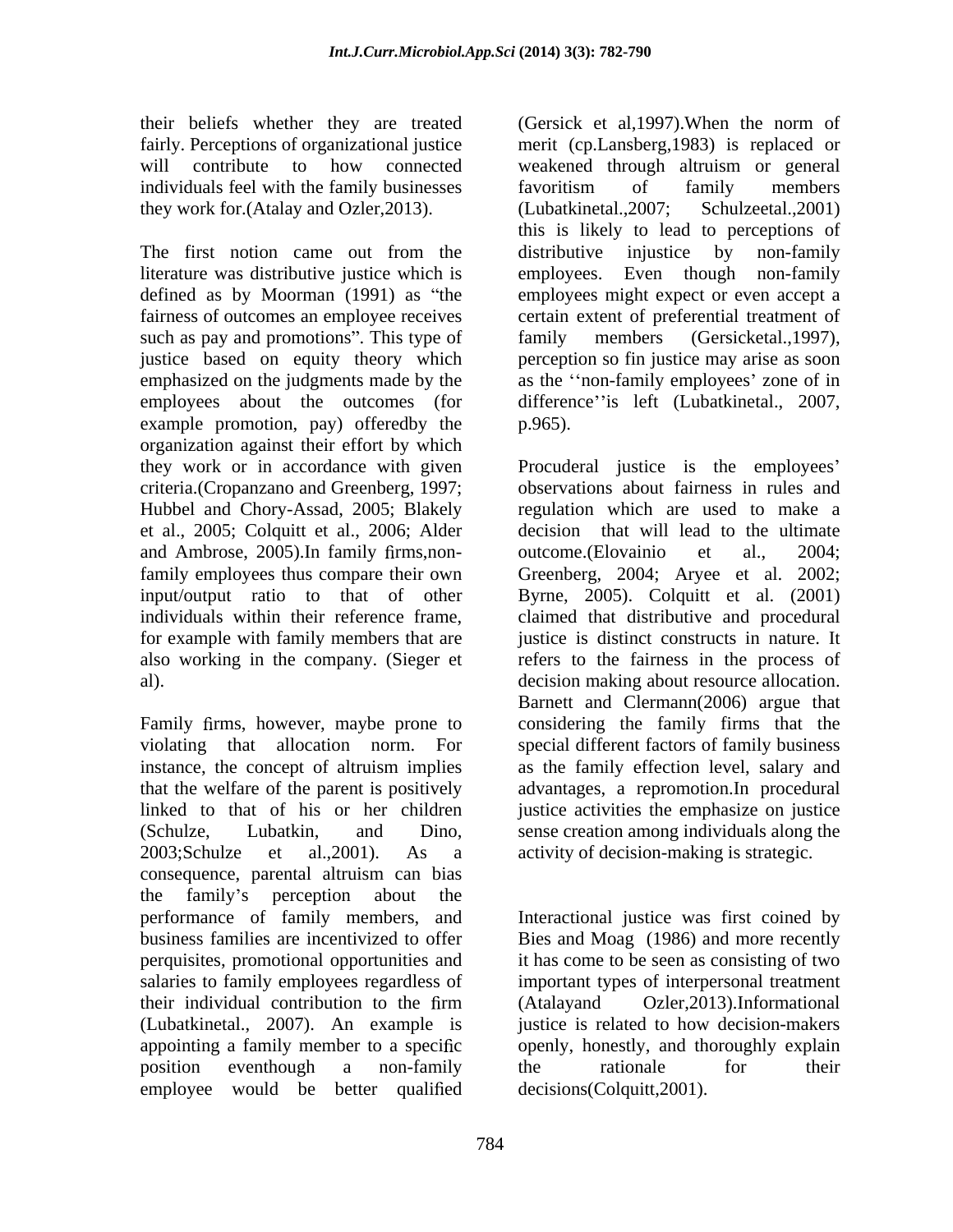Interpersonal and informational justice are try to decrease their cooperation level.(By important factors to family business objection, groups epration,to come late employees because every one expects and and to leave soon). Also, unjustice desires fair human interaction. By perception in the procedural dimension carefully implementing and cultivating and dealing, caused hidden and indirect interpersonal and informational justice, behaviors as theft or properties destruction family businesses could likely enhance the (Barron and Byrne, 2003). the family firms identification of employees, as employees essays, mainly surveyed on job are more likely to feel a sense of satisfaction in regard of family members. belonging and loyalty to their The surveyed materials in this field are the organizations if they are involved in the work-family conflict, and family decision making processes of their family

Job satisfaction is another important work attitude (cp. Heller and **Method** Watson,2005;Ilies,Wilson,andWagner,200 9;VanDyneandPierce,2004). It has been In the present study we investigated which commonly defined as an attitudinal dimensions of organizational justice have evaluative judgment of one's jobor job the most and the least effect on perception experiences (Iliesetal.,2009). It basically of fairness among non-family employees asks, How do I evaluatemy in family firms in Iran. The present job? (VanDyneandPierce,2004,p.444). research on base of the aim is an applied Family business literature has mainly research and from the point of datas investigated job satisfaction with regard to family members. In that context, numerous collection tool is Questionnaire. n this scholars have concentrated on the study for determining the organizational relationships between work and family justice measurements level used of Rega domains and their effects on job and Cunno Questionnaire(2006).Also by satisfaction.(Sieger et al,2011) purpose of employees' job Satisfaction

Family, school, workplace and social environment are the places where people in search of justice. Starting from that their job request and performance can be raised too (Yilmaz and Sevinç, 2004). distributions, was used. Pearson

unjustice perception by individuals, their interaction were different. If unjustice were in distributive variable, individuals

businesses (Carmon et al,2010). job Satisfaction is a basic variable that and to leave soon). Also, essays, mainly surveyed on job work-family conflict, and family solidarity. The researches show that the affect on employees' behavior.

# **Method**

research organizational justice can be reliability of questionnaire questions. The raised if they are behaved fairly and their Cronbach's alpha for each variable is organizational dependency and illustrated in table 1.The Kolmogorov productivity can be raised and by the way Smirnov test (K–S test) which is a job satisfaction trust to management and nonparametric test for the equality of Researches show that on the base of well they are related. The theoretical collection method is descriptive one. Datas measurements of smith et al (1967) compiled. For questionnaire reliability the Cronbach'salpha coefficient was 0.878 for research criteria that indicates acceptable continuous, one-dimensional probability distributions, was used. Pearson corroletion was used to measure of how modal is illustrated in figure 1.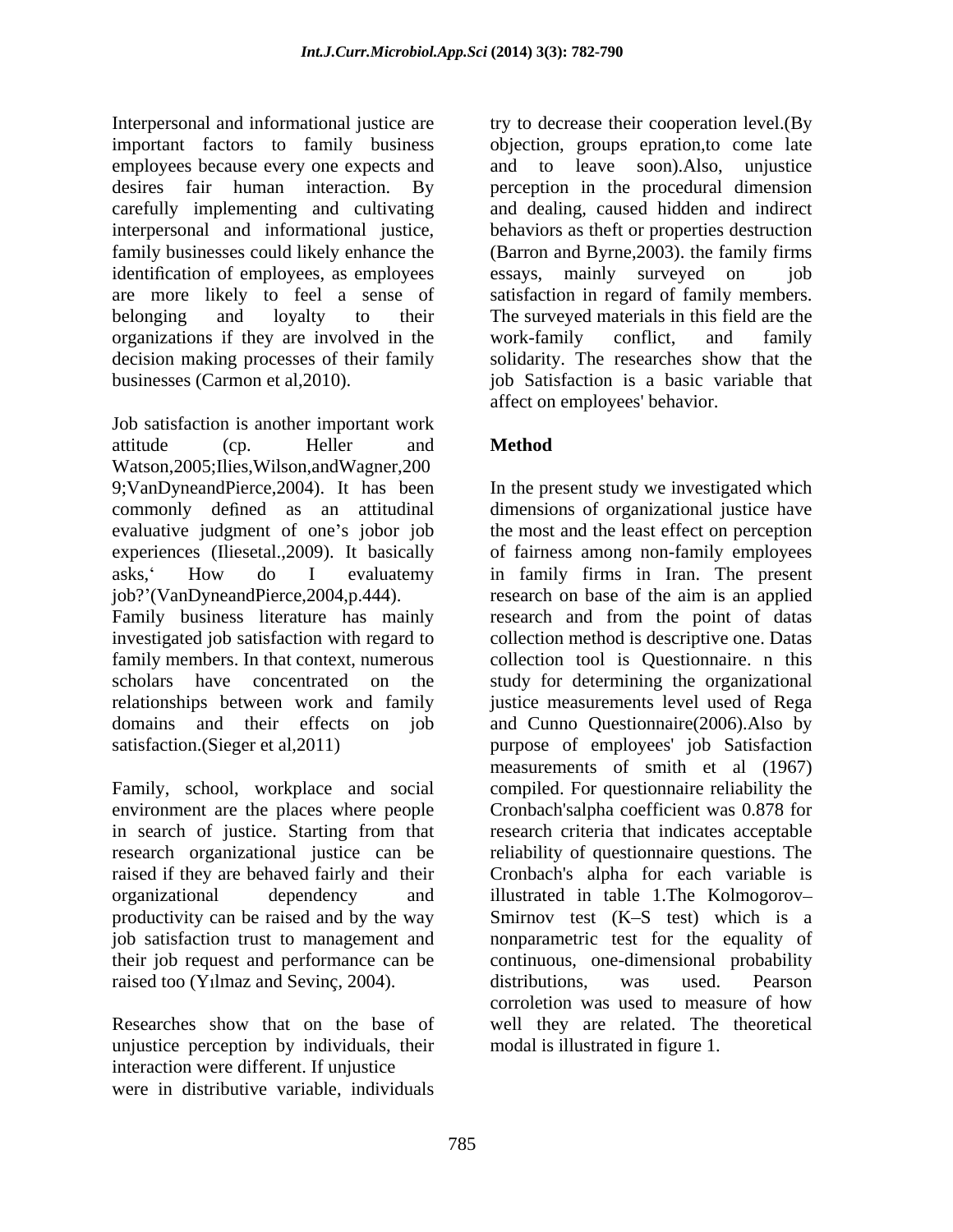The Kolmogorov-Smirnov test 2 shows Procedure justice among non-(Chakravart, Laha, and Roy, 1967) is used family employees has the most eefect on to decide if a sample comes from a organizational justice. $(\beta=0.78)$ . population with a specific distribution.

The findings related to Pearson organizational justice effects on the job Correlation Analysis to determine the satisfaction. The statistical form of this course and degree of the relationship between the dimensions of organizational justice could be seen in table 2. H0 = The organizational justice has not

As It is shown in table 2 ,Procedural justice has the most correlation with informational justice (0.461) which shows H1 = The perceived organizational justice there is a meaningful relationship between has a positive and meaningful effect on job these variable. Procedural justice has the least correlation with interaction justice

behaved, may effect on their beliefs and confirmed. attitudes. Because of comprehensive consequences of justice, surveying the effects of justice perception in Thurston and MackNall (2010), Whisenant organizations has received significant and Smucker (2009), Lamber (2003), attentions among humanistic resources Jordan (2007), Rego and Cunha (2006). researchers, organizational behavior and Generally, The results of this research organizational-industrial psychology (Bish present that a positive and meaningful

The results of Colquitt's(2001)meta-<br>dimensions(distributive justice and distributive justice, procedural justice, interpersonal justice, and informational justice. The current study focuses on the relationship between these dimensions,

**Finding and Discussion** and how echo f them effects on and how ech of them effects on organizational justice. The result of figure organizational justice. $(\beta=0.78)$ .

> The theory test contains of the perceived satisfaction. The statistical form of this theory is as follow:

any positive and meaningful effect on job satisafaction.

satisfaction.

(0.183) which shows there is a weak As it is reported in table 3,  $(\beta=0/53)$  has relationship between these dimensions of presented that the perceived organizational organizational justice. justice has positive effect on job In recent years, justice studies at is (P=0.000). therefore, zero hypothesis workplace has been grown rapidly (zhang will not accept, and research theory et al, 2009). The research presents that namely the first hypothesis on base of justice processes play an important role in meaningfulness relation between variables organization, and the way individuals are will accept. Hence, the hypothesis is satisfaction. As The meaningfulness level confirmed.

et al, 2004). The relation among the perceived analysis establish that organizational procedural justice) among non-family justice has four distinct dimensions: employees in family computer companies Tziner et al (2011), Elamin et al (2011), relation among the perceived organizational justice dimensions(distributive justice and and their job satisfaction, which could effect on customer orientation too.

Our findings constitute valuable additions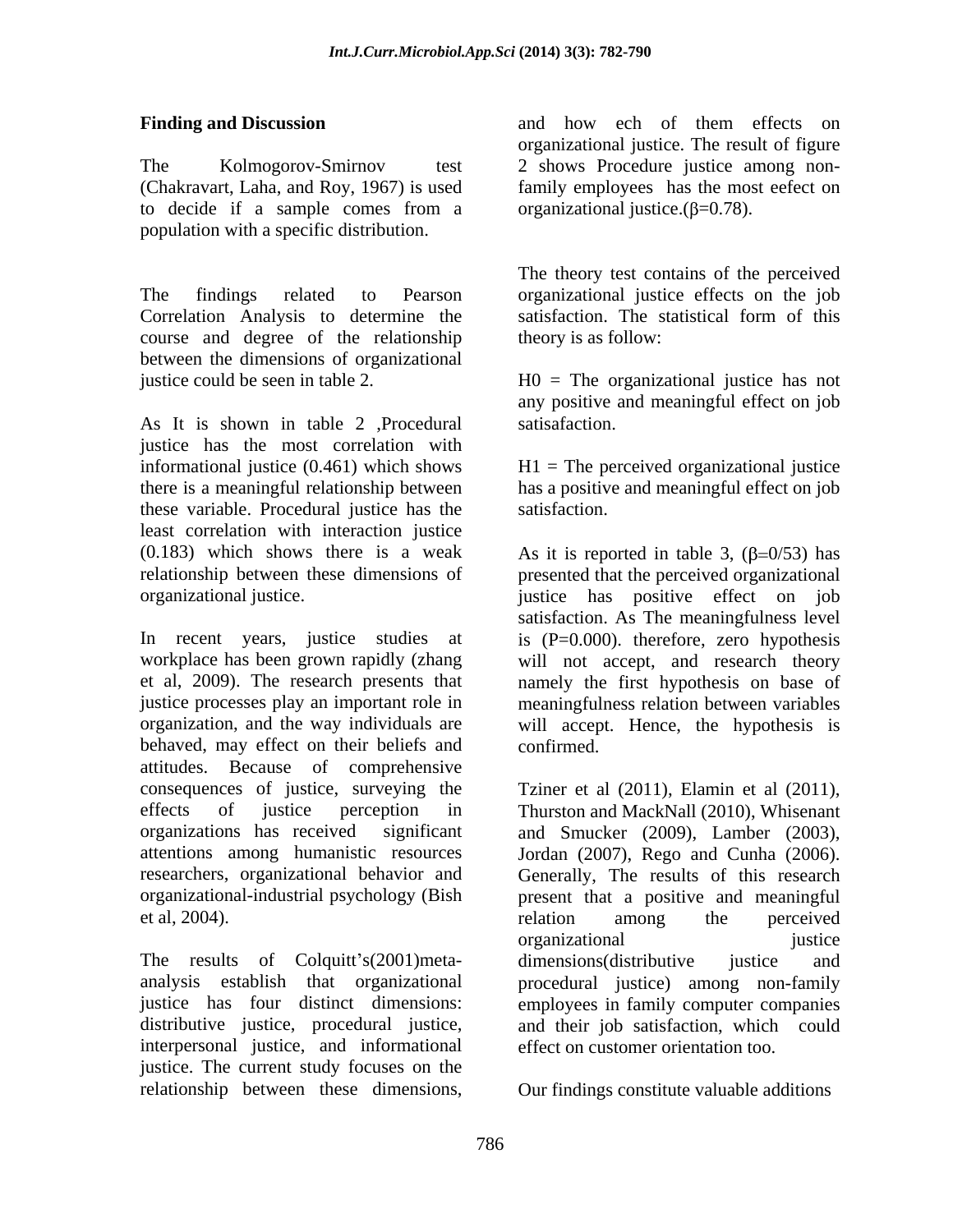



## **Table.1** (K-S test)

|                           |                       | Distributive               | Procedural       | 1   Interpersonal   Informational |         | Job          |
|---------------------------|-----------------------|----------------------------|------------------|-----------------------------------|---------|--------------|
|                           |                       | justice                    | Justice          | <b>ustice</b>                     | justice | satisfaction |
|                           |                       | 207<br>$\angle$ U $\prime$ | $\Omega$<br>ZU I | 207                               | 207     | 207          |
| Normal                    | Mean                  | 3.0667                     | 3.3551           | 3.3732                            | 3.3829  | 3.6341       |
| Parameters <sup>a,b</sup> | <b>Std. Deviation</b> | .39364                     | .66565           | .57500                            | .56644  | .72039       |
| <b>Most Extreme</b>       | Absolute              | .131                       | .123             | 125<br>ن∠⊥.                       | .142    | .103         |
| Differences               | Positive              | .131                       | .075             | .085                              | .089    | .037         |
|                           | Negative              | $-.124$                    | $-.123$          | $-.125$                           | $-.142$ | $-.103$      |
| Kolmogorov-Smirnov Z      |                       | 1.880                      | 1.774            | 1.803                             | 2.047   |              |
| Asymp. Sig. (2-tailed)    |                       | .112                       | .104             | .183                              | 30      | 1.475        |

H0: Distributive justicefollows a normally distribution

Ha: Distributive justice does not follow the normally distribution

As the value in the sig.rowis o.112 for distributive justice (sig>0.05) then it can be considered as Normally distributedand H0 is acceptable.

H0: Procedural justice follows a normally distribution

Ha: Procedural justice does not follow the normally distribution

As the value in the sig.row is  $0.104$  for Procedural justice (sig  $> 0.05$ ) then it can be considered as Normally distributed and H0 is acceptable.

H0: Interactional justice follows a normally distribution

Ha: Interactional justice does not follow the normally distribution

As the value in the sig.row is o.183 for interactional justice (sig>0.05) then it can be considered as Normally distributed and H0 is acceptable.

H0: Informational justice follows a normally distribution

Ha: Informational justice does not follow the normally distribution

As the value in the sig.rowis o.30for informational justice (sig>0.05) then it can be considered as Normally distributed and H0 is acceptable.

H0: Job Satisfaction follows a normally distribution

Ha: Job Satisfaction does not follow the normally distribution

As the value in the sig.row is 1.475 for Job satisfaction( $sig>0.05$ ) then it can be considered as Normally distributed and H0 is acceptable.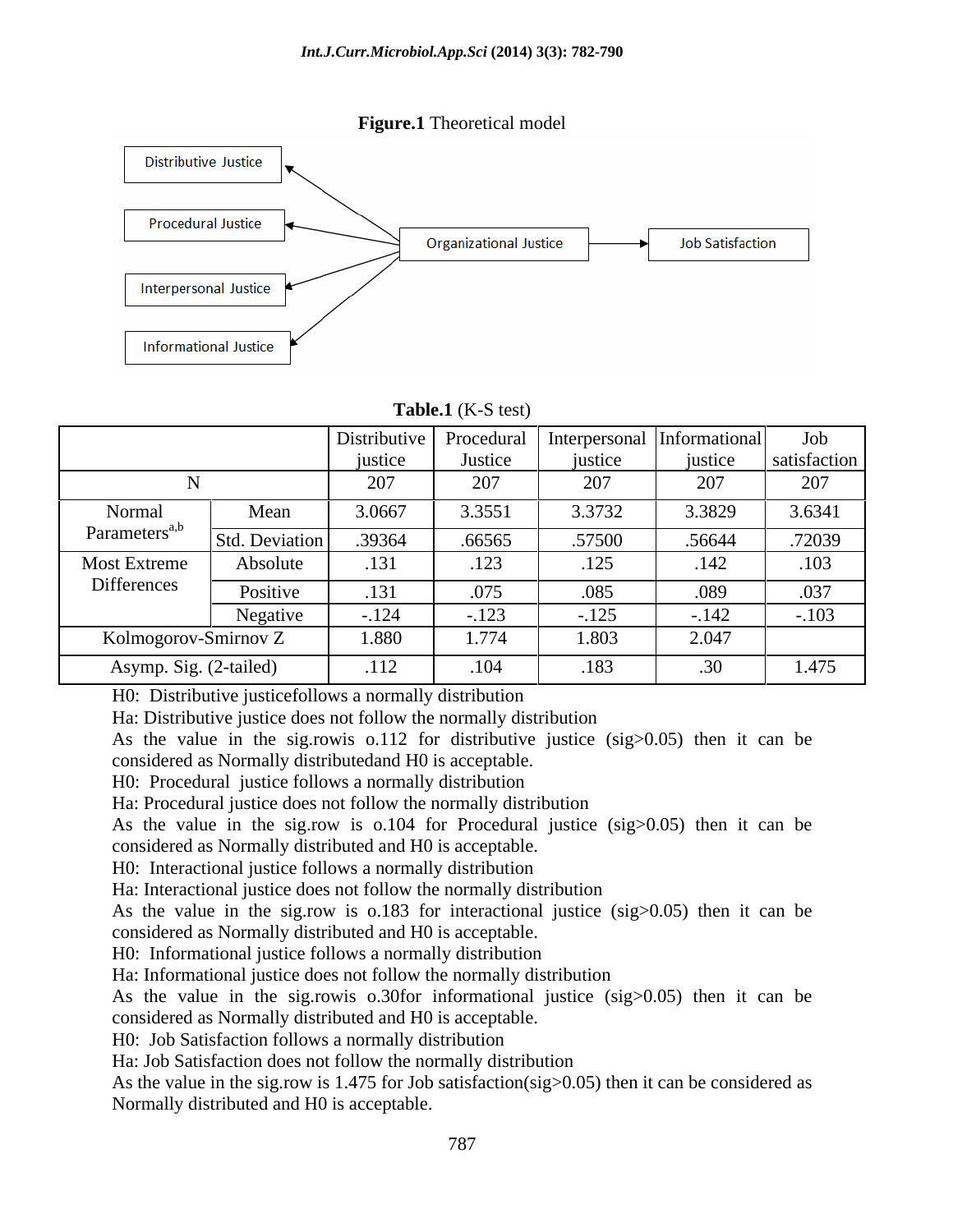|         |                                   |             |               |                      | Distributive   Procedural   Interpersonal   Informational |
|---------|-----------------------------------|-------------|---------------|----------------------|-----------------------------------------------------------|
|         |                                   | justice     | justice       | justice              | Justice                                                   |
|         | Distributive Pearson Correlation  |             | 252<br>ے رے . | .183                 | $.302**$                                                  |
| justice | $\mathbf{D}1\mathbf{Q}$ .         |             | .000          | .008                 | .000                                                      |
|         |                                   | 207         | 207           | 207                  | 207                                                       |
|         | Procedural Pearson Correlation    | $.252$ **   |               | $.364***$            | $.461$ **                                                 |
| justice | D12.                              | .000        |               | .000                 | .000                                                      |
|         |                                   | 207         | 207           | 207                  | 207                                                       |
|         | Interpersonal Pearson Correlation | $.183***$   | .364          |                      | $.434***$                                                 |
| justice | S12.                              | .008        | .000          |                      | .000                                                      |
|         |                                   | 207         | 207           | 207                  | 207                                                       |
|         | Informational Pearson Correlation | $.302^{**}$ | .461          | $.434$ <sup>**</sup> |                                                           |
| Justice | $\mathbf{D}1\mathbf{Q}$ .         | .000        | .000          | .000                 |                                                           |
|         |                                   | 207         | 207           | 207                  | 207                                                       |

# **Table.2** Pearson correlation

**Fig.2** Path model with standardized parameter estimates



# **Table.3** Hypothesis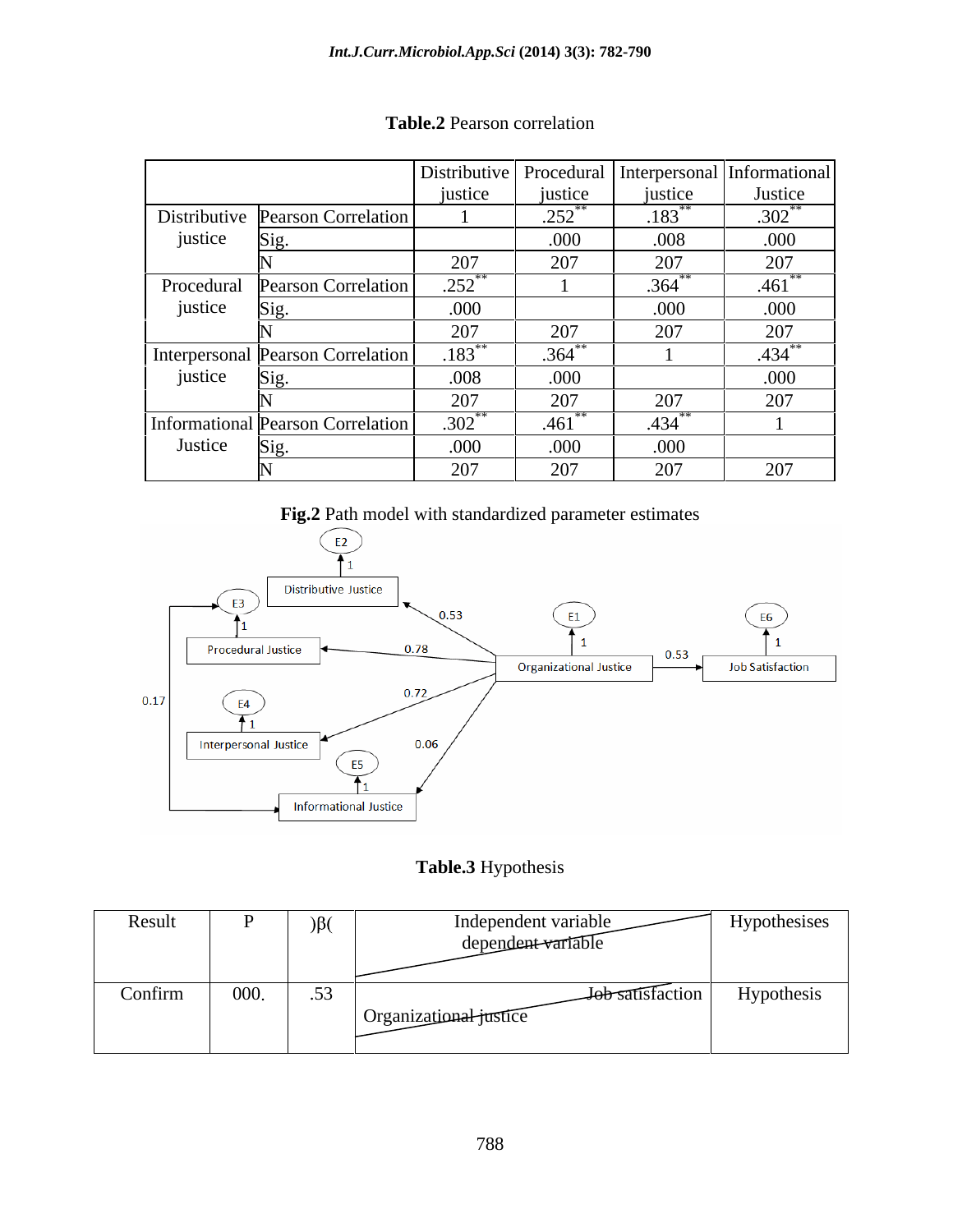to family business research, organizational justice and job satisfaction literature, and to practice. In the regression analysis,<br>there seems to be a positive relationship on turnover intentions, citizenship there seems to be a positive relationship between organizational justice and job satisfaction..Family businesses should be cognizant of ensuring their non-family<br>M,M.2010, Fusing family and firm: members are informed of key decisions Employee perceptions of perceived and that they are involved in the homophily, organizational justice organizational processes, even if they are not privy to family interactions about the business. The findings of this study can be used by managers in designing their Strategy, 1,pp. 210–223 family firms in the future. Chakravarti, Laha, and Roy, 1967.*Handbook* 

- Aryee, S., Budhwar, P. S., and Chen, Z. X. behavior.Entrepeneurship: Theory and 2002. Trust as a mediator of the relationship between organizational justice<br>Chua, J.H., Chrisman, J.J., and Steier, L.P and work outcomes: test of a social
- cognitions of non- family employees in the family business setting. Journal of
- Atalay,C,G,.Ozler,D,E.2013," A Research To Determine The Relationship Between Organizational Justice and Psychological and Behavioral Sciences ,99,pp:247 256
- predictor of job satisfaction and Elovainio, M., Kivimaki, M., Steen, N., organizational commitment. Int. J. Bus.
- family?Nonfamily employees' perceptions EntrepreneurshipTheoryandPractice,306,8 ansberg,I.1997.
- Boer, E. M. D., Bakker, A. B., Syroit, J. E., andSchaufeli, W. B. 2002. Unfairness at oolPress.

181-197.

- Byrne, Z. S. 2005. Fairness reduces the negative effects of organizational politics on turnover intentions, citizenship behavior and job performance. Journal of Business and Psychology, 202, 175-200
- Carmon,A,F.Miller,A,N.Raile,A,N.W.Roers, M,M.2010,"Fusing family and firm : Employee perceptions of perceived homophily, organizational justice , organizational identification, and organizational commitment in family businesses", Journal of Family Business Strategy, 1, pp. 210–223
- *of Methods of Applied Statistics, Volume I*, John Wiley and Sons, pp. 392-394
- **References**<br>
Chua, J. H., Chrisman, J. J., Sharma, P. 1999, Defining the family business by behavior.Entrepeneurship: Theory Practice, 23, 19 39.
- exchange model. Journal of  $_{\text{of}}$   $_{\text{family}}$   $_{\text{husinges}}$ Organizational Behavior, 23, 267–285. research.Enterpreneurship Theory and Astrachan, J.H., and Keyt, A.D. 2003. Practice:  $274 \text{ m}^2$  331-338 Chua, J.H., Chrisman, .2003,"Extending the theoretical horizons of family business research.Enterpreneurship Theory and Practice;274,pp 331-338
	- Commentary on: The transacting Colquitt, A. J., Donald E. C., , Micheal J. W., Business Venturing, 18,553–558 Analytic Review of 25 Years of Christopher O.L.H. Porter, Ng, K. Yee .2001 Justice at the Millennium: A Meta Organizational Justice Research. Journal of Applied Physicology. 863,425-445
- Ownership Among Non-Family **Progress** in organizational instice Ownership Among Non-Family Progress in organizational justice:<br>Employees in a Family Business", Social Tunneling through the maze In C Cooper Bakhshi A, Kumar K, Rani E of industrial and organizational nshi A, Kumar K, Kani E of industrial and organizational and and the expected of industrial and organizational  $2009.$  Organizational justice perceptions as Cropanzano, R., and Greenberg, J. 1997. Progress in organizational justice: Tunneling through the maze. In C. Cooper and I. Robertson Eds., Interactional review of industrial and organizational psychology, 317-372. New York: Wiley.
- Manage., 49: 145-154 errors and the organizational instict and health method. Manage., 49: 145-154 organizational justice and<br>Barnett,T,andKellermanns F.W.2006. Are we multilevel covariance structure family and are we treated as Social andVahtera, J. 2004. Job decision latitude, organizational justice and health: multilevel covariance structure analysis. Social and the set of the set of the set of the set of the set of the set of the set of the set of the set of the set of the set of the set of the set of the set of the set of the set of the set of the set of the set of th

Science and Medicine, 58, 1659-1669

- of justice in the family rm. Gersick,K.E.,Davis,J.A.,Hampton,M.M.,andL 37 854. Generationtogeneration:Lifecyclesofthefa ansberg,I.1997. milybusiness.Boston:HarvardBusinessSch oolPress.
- work as a predictor of absenteeism. Greenberg J. 1990 Organizational Justice: Journal of Organizational Behavior, 23, Yesterday, Today, and Tomorrow'. Yesterday, Today, and Tomorrow'.